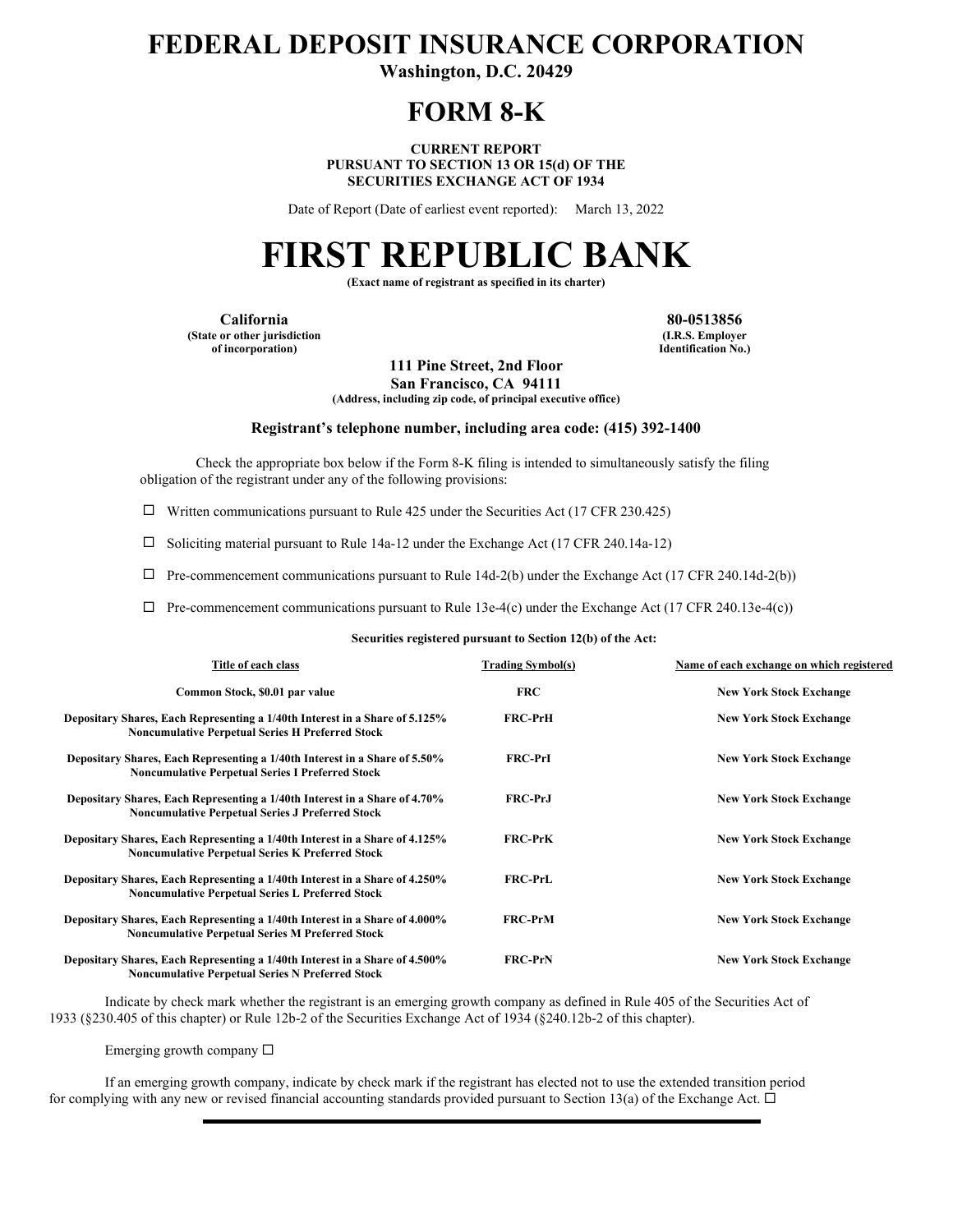#### **Item 5.02 Departure of Directors or Certain Officers; Election of Directors; Appointment of Certain Officers; Compensatory Arrangements of Certain Officers.**

*Appointment of Michael J. Roffler as Chief Executive Officer*

Effective March 13, 2022, the Board of Directors (the "Board") of First Republic Bank (the "Bank") appointed Mr. Michael J. Roffler as the sole Chief Executive Officer of the Bank to succeed Mr. James H. Herbert, II. Mr. Roffler previously served as the Acting Co-Chief Executive Officer and President of the Bank. Mr. Roffler will continue to serve as President of the Bank and will remain a member of the Board.

#### *Appointment of James H. Herbert, II as Executive Chairman*

In connection with Mr. Roffler's appointment, the Board appointed Mr. Herbert as Executive Chairman of the Bank, effective March 13, 2022. Mr. Herbert's existing employment agreement has been amended to reflect the acceleration of his appointment as Executive Chairman of the Bank. As previously reported, Mr. Herbert will return from his medical leave of absence on April 4, 2022.

#### **Item 7.01 Regulation FD Disclosure.**

On March 14, 2022, the Bank issued a press release announcing Mr. Roffler's appointment as Chief Executive Officer and Mr. Herbert's appointment as Executive Chairman. A copy of the press release is attached hereto as Exhibit 99.1.

The information furnished by the Bank pursuant to this item, including Exhibit 99.1, shall not be deemed "filed" for purposes of Section 18 of the Securities Exchange Act of 1934, as amended (the "Exchange Act") or otherwise subject to the liability of that section, and shall not be deemed to be incorporated by reference into any filing under the Securities Act of 1933, as amended, or the Exchange Act.

### **Item 9.01 Financial Statements and Exhibits.**

*(d) Exhibits.*

- Exhibit 10.1 Employment Agreement Amendment No. 9, effective March 13, 2022, to the Employment Agreement dated June 14, 2010, as amended effective February 27, 2102, February 25, 2014, December 1, 2015, May 10, 2017, February 13, 2019, February 24, 2021, July 12, 2021 and December 10, 2021, between James H. Herbert, II and the Bank.
- Exhibit 99.1 Press Release, dated March 14, 2022.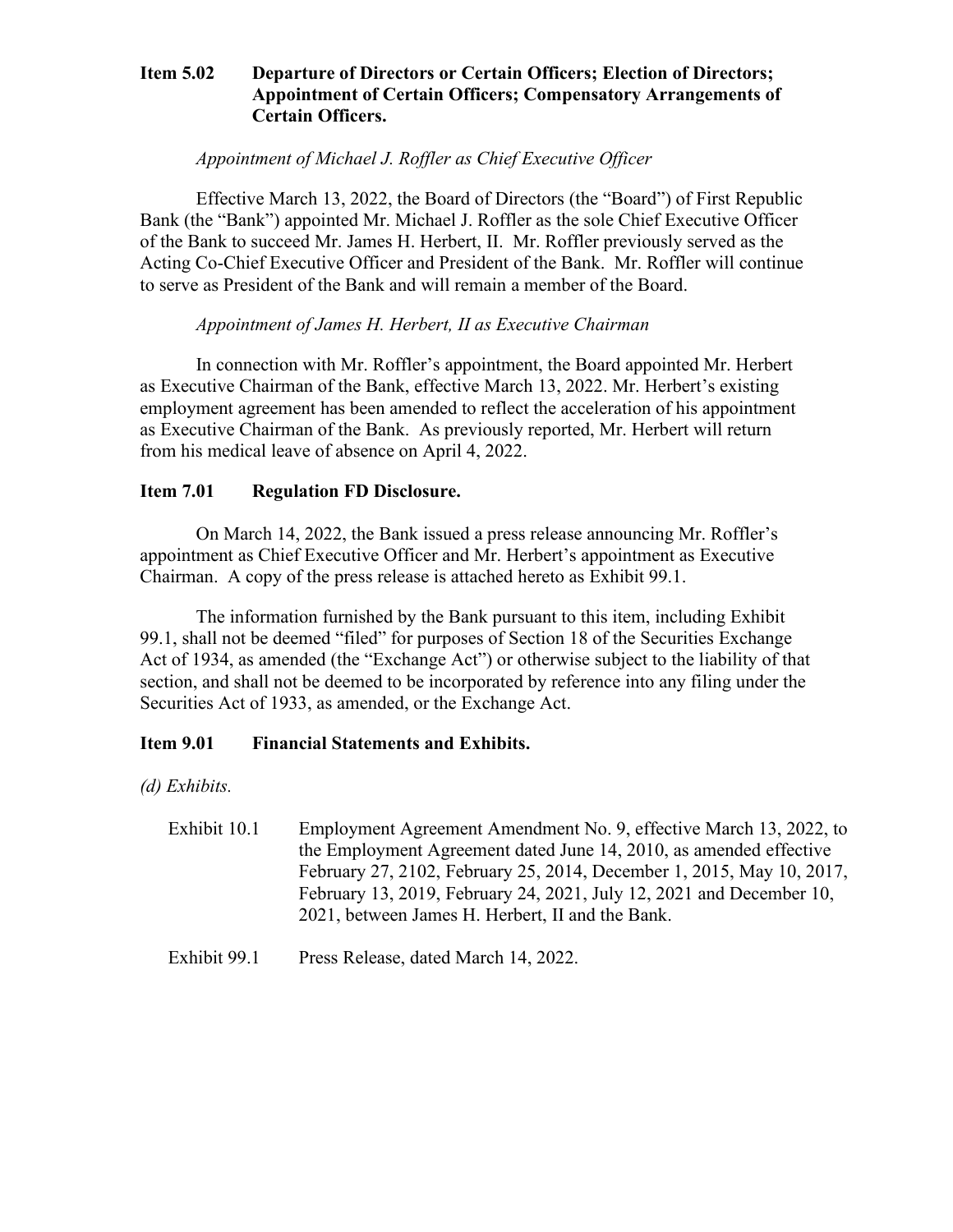### **SIGNATURES**

 Pursuant to the requirements of the Securities Exchange Act of 1934, as amended, the registrant has duly caused this report to be signed on its behalf by the undersigned, hereunto duly authorized.

Date: March 14, 2022

First Republic Bank

By: /s/ Olga Tsokova Name: Olga Tsokova Title: Executive Vice President, Chief Financial Officer (Acting) and Chief Accounting Officer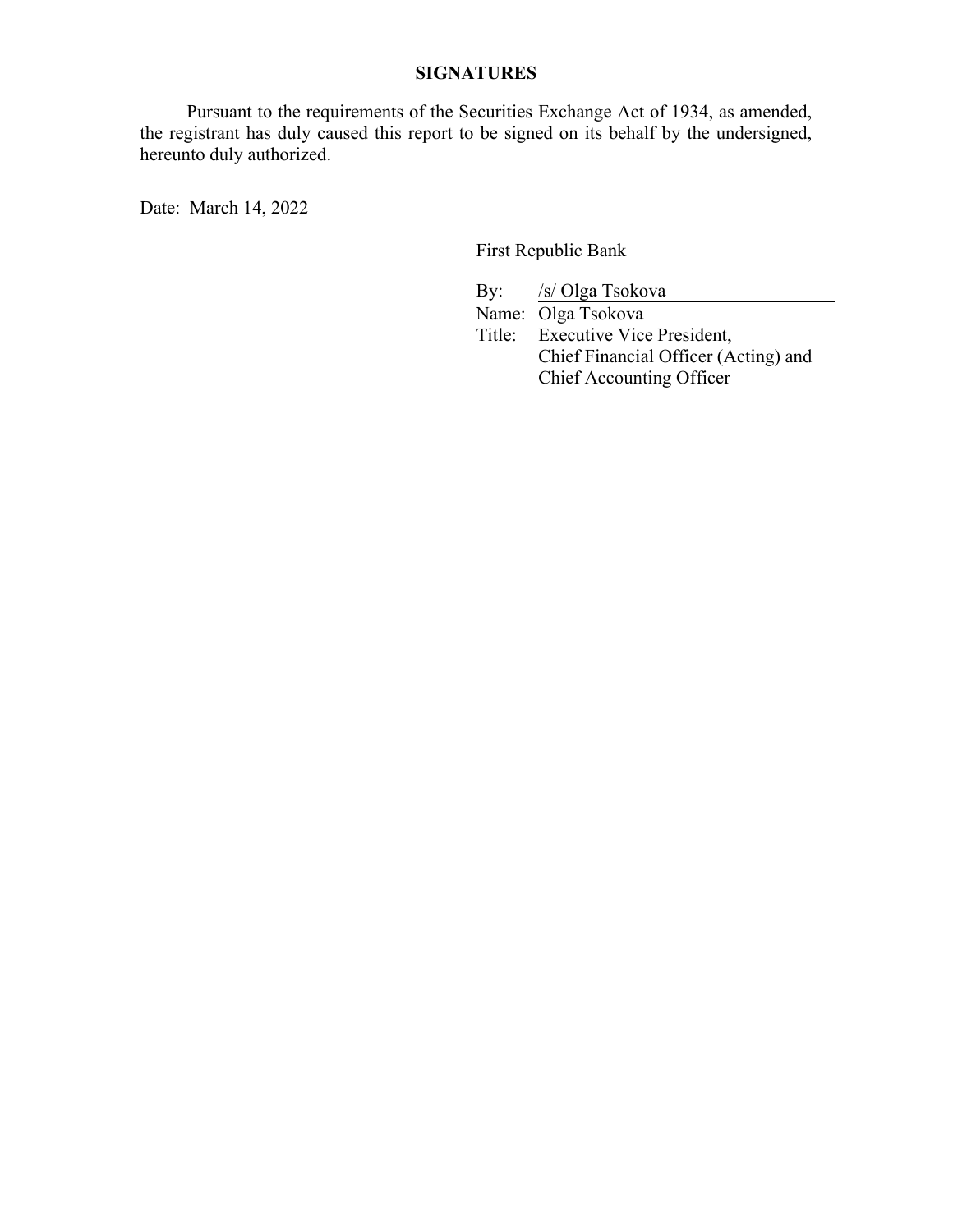**EXECUTION** Exhibit 10.1

March 13, 2022

Mr. James H. Herbert, II

Re: Employment Agreement Amendment No. 9

Dear Jim:

This Amendment No. 9 (the "Amendment"), amends the Employment Agreement between you and First Republic Bank ("Bank") dated June 15, 2010, as amended pursuant to Amendment No. 1 effective February 27, 2012, Amendment No. 2 effective February 25, 2014, Amendment No. 3 effective December 1, 2015, Amendment No. 4 effective May 10, 2017, Amendment No. 5 effective February 13, 2019, Amendment No. 6 effective February 24, 2021, Amendment No. 7 effective July 12, 2021, and Amendment No. 8 effective December 10, 2021 and clarified January 10, 2022 (your "Employment Agreement"). This Amendment shall be effective **March 13, 2022** (the "Effective Date"), as set forth below. Capitalized terms shall have the meanings specified in your Employment Agreement unless otherwise provided herein.

#### **1. Amendment to Term.**

The portion of the Term constituting the Extended Term is changed such that it will commence, and you will cease serving as Co-Chief Executive Officer and will be appointed to the role of Executive Chairman, on the Effective Date. You will commence active service as Executive Chairman on April 4, 2022. The Board extends its profound gratitude for your past and continued service.

#### **4. No Other Amendments.**

Except as amended hereby, your Employment Agreement remains in full force and effect.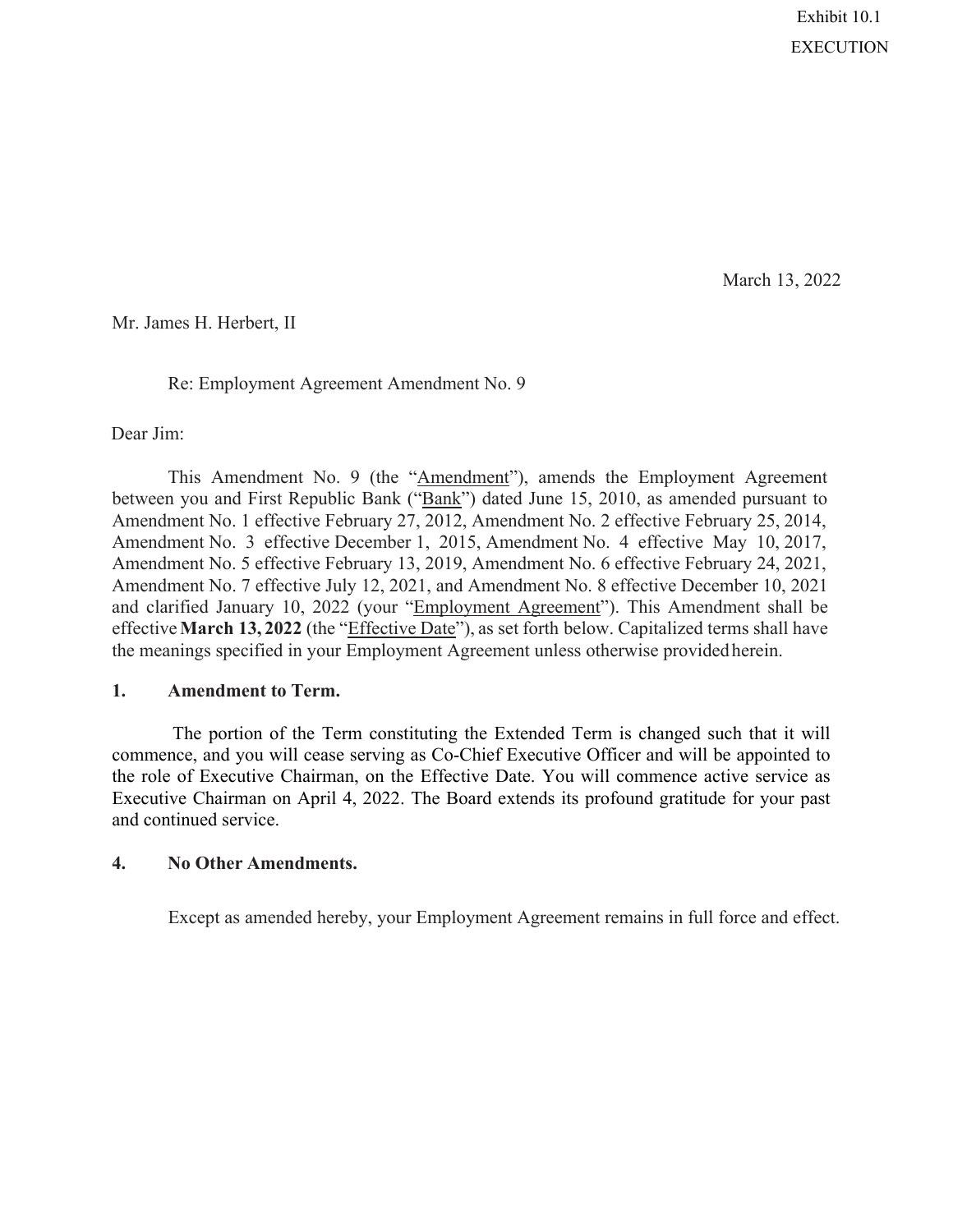Very truly yours,

# **FIRST REPUBLIC BANK** By: Michael J. Roffler

Name: Michael J. Roffler Title: Chief Executive Officer

Date: March 13, 2022  $S_{11}$  $\&\mathcal{U}$ By:

Name: Edward J. Dobranski Title: Executive Vice President and General Counsel

Date: March 13, 2022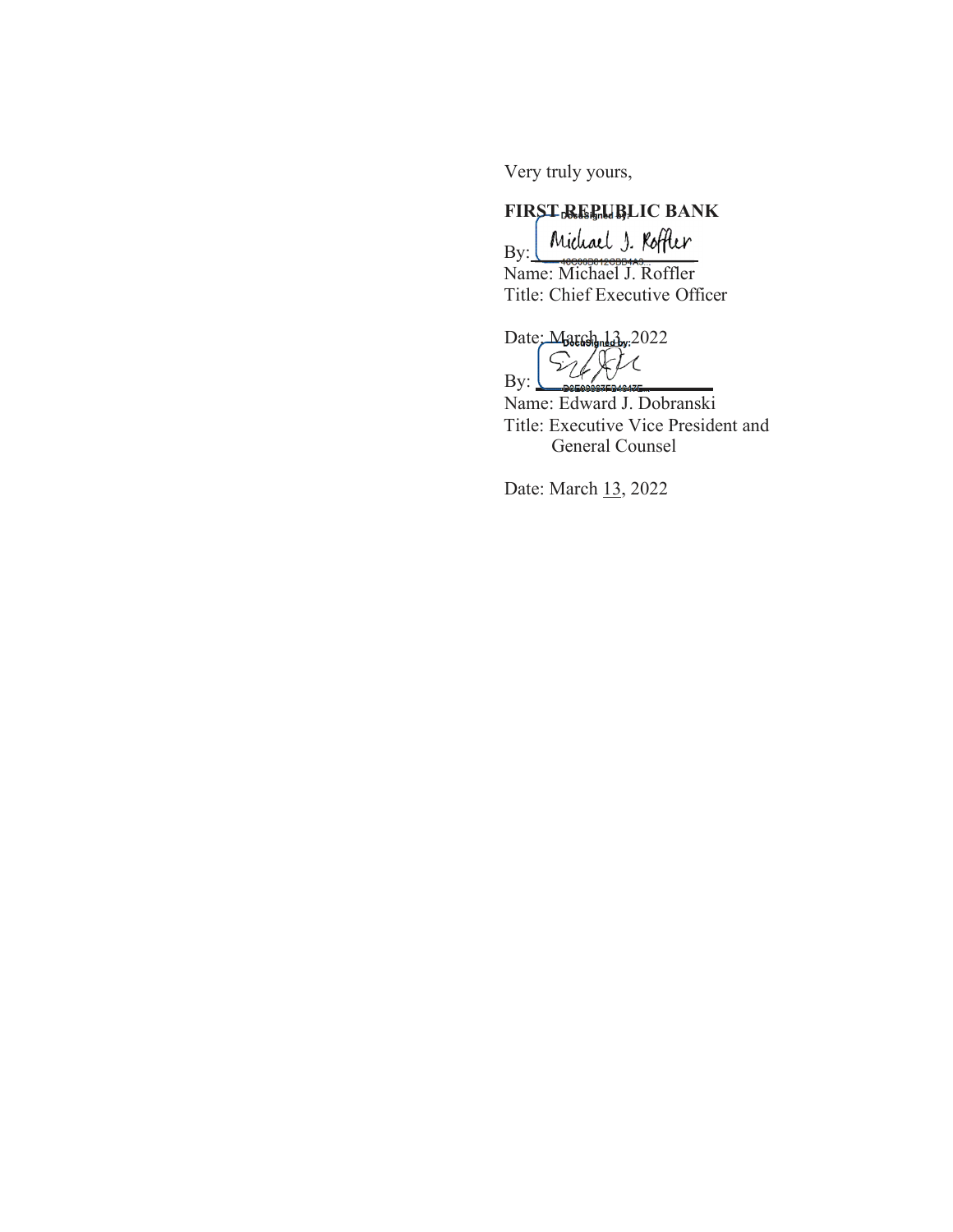Accepted and agreed:

James H. Herbert, II

Date: March 13, 2022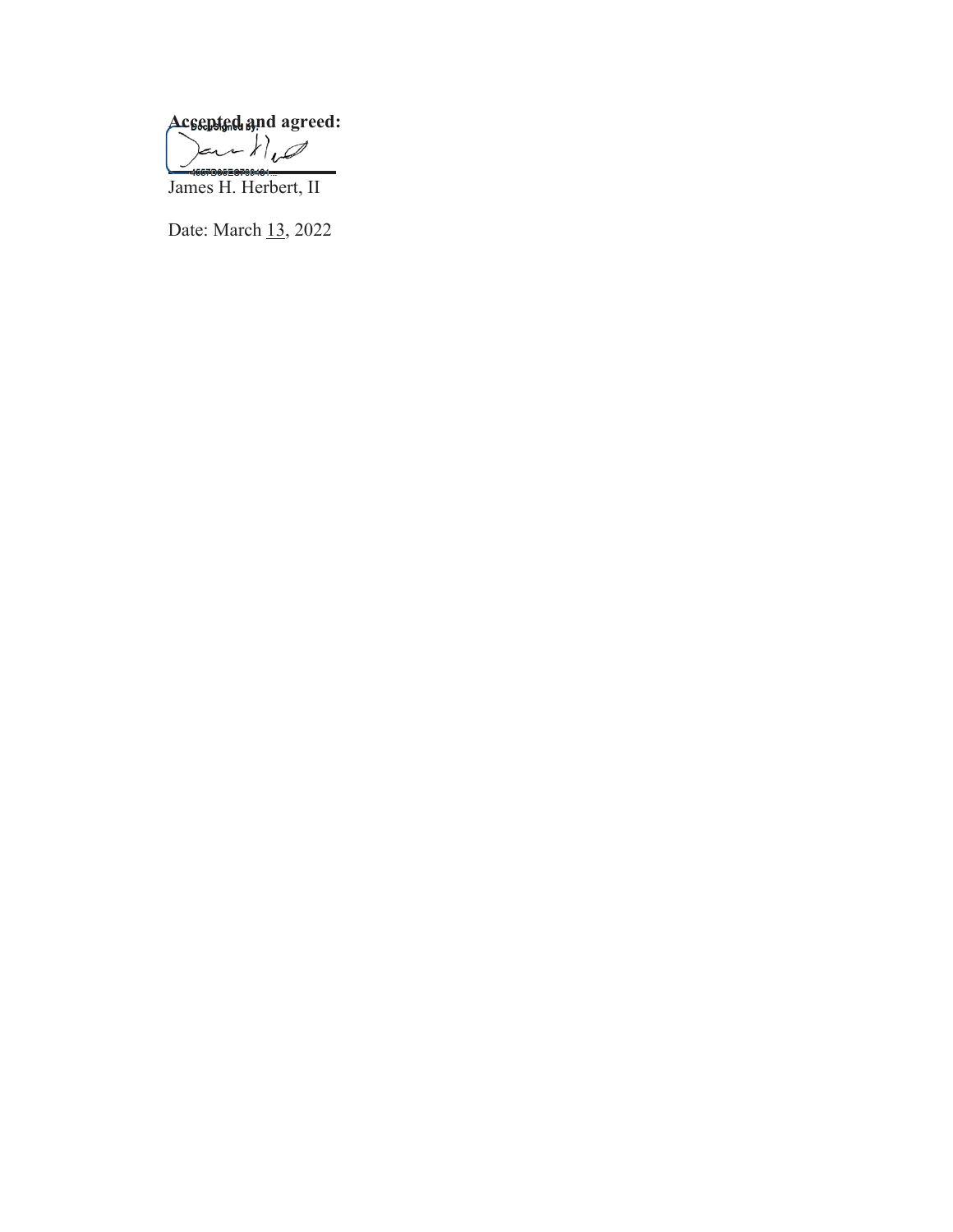

### **FIRST REPUBLIC BANK BOARD OF DIRECTORS APPOINTS MIKE ROFFLER AS CHIEF EXECUTIVE OFFICER** *Founder Jim Herbert Transitions to Executive Chairman*

**SAN FRANCISCO, March 14, 2022** [– First Republic Bank](http://www.firstrepublic.com/) (NYSE:FRC), a leading private bank and wealth management company, announced that its Board of Directors has named Mike Roffler CEO of the Company effective March 13, 2022. Roffler will also continue to serve as President and Board Member.

George G.C. Parker, Acting Chairman and Board Member, said: "We are exceedingly pleased to appoint Mike as First Republic's CEO. Mike fully embodies our culture, has a deep knowledge of our business model, and is highly regarded by our stakeholders. As a collaborative and forward-looking leader, he is well-positioned to drive thoughtful evolution while maintaining the Bank's consistent, safe growth for many years to come."

Jim Herbert, who founded First Republic in 1985 and has served as its CEO and Co-CEO since that time, will transition to the role of Executive Chairman, also effective March 13, 2022. In this new role, Herbert will remain leader of the Board and active in the development of the Bank's overall strategy, preservation of its unique culture, and maintenance of key relationships with clients and shareholders.

Reynold Levy, Lead Independent Director, said: "Jim has built an extraordinary culture and business over the past three and a half decades, delivering client service unparalleled in U.S. banking, which in turn has driven outstanding shareholder returns over time. His leadership and mentorship will continue to guide First Republic through its next phase of cultural continuity, business model consistency, and safe, stable growth."

First Republic's approach to succession planning over the last decade has fostered a new generation of Company leadership designed to preserve while thoughtfully evolving its unique service-focused culture and client-centric business model. The appointment of Roffler to CEO reflects this approach and follows a comprehensive search led by recruiting firm Korn Ferry.

Roffler said: "It is an honor to serve as First Republic's CEO and a steward of the phenomenal culture and company Jim and the team have built. I am grateful to work with colleagues who deeply care for our clients, communities, and one another. I look forward to guiding our future success, through an unwavering focus on exceptional client service, alongside an outstanding leadership team, and with the support of our Board and Jim."

Herbert said: "We set out to build a culture and company that focuses on taking exceptional care of our clients, and I am very proud of what we've accomplished over the past 36 years. Mike is a terrific leader who has very meaningfully contributed to our strategy, culture and growth. As founder and a shareholder, I have full confidence in Mike's leadership, in our very talented management team, and in the passion and commitment of all of our colleagues to continue delivering exceptional client service."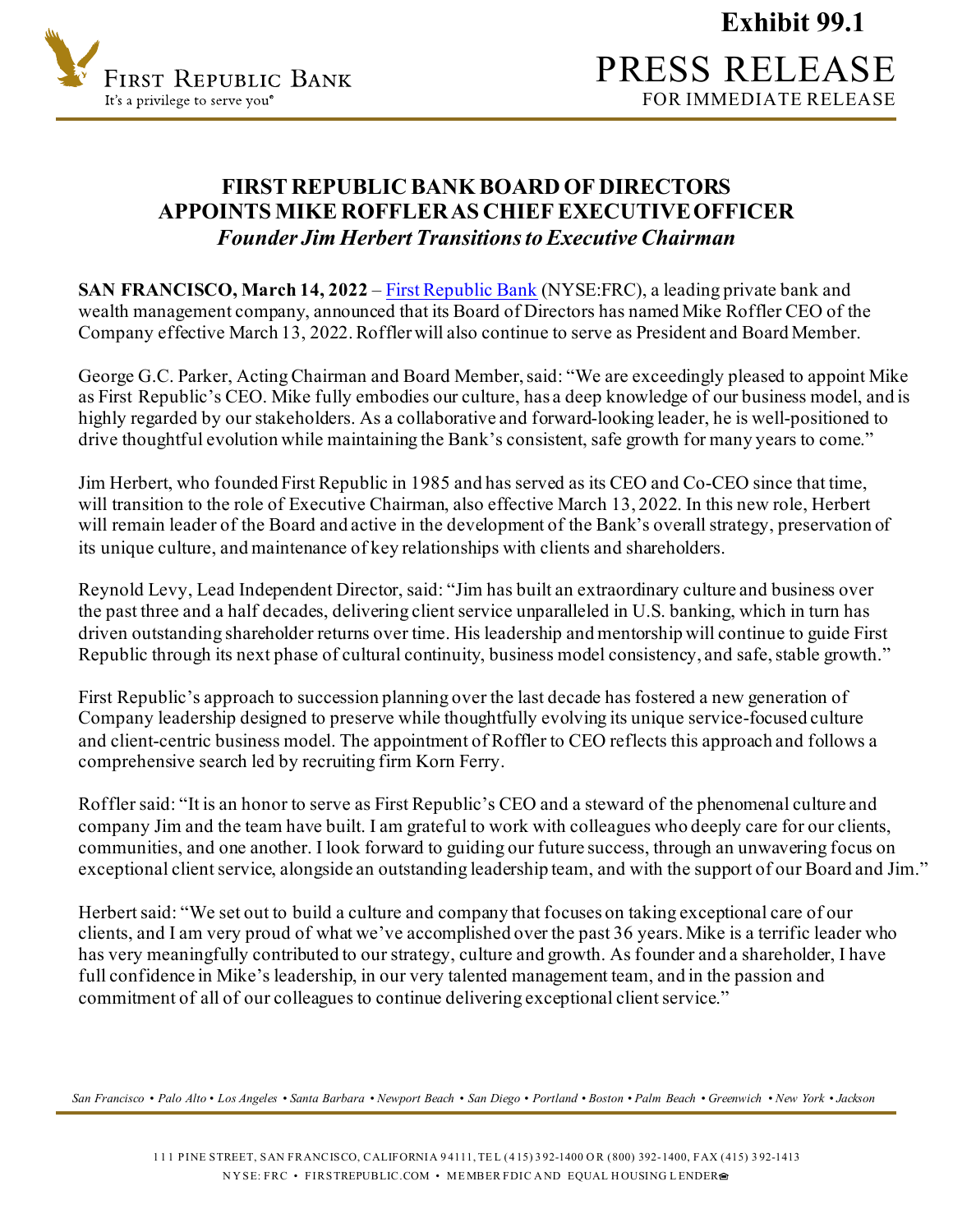

Roffler joined First Republic in 2009 and has over 25 years of accounting and banking experience, including as a partner at KPMG. One of the first executives hired as a part of First Republic's succession planning process, he was appointed CFO in 2014, President in 2021, and Board Member and Acting Co-CEO in 2022. Roffler serves on the Board of Directors of the American Heart Association, Greater Bay Area, holds a B.S. from Marquette University, and is a graduate of the Stanford Graduate School of Business Executive Program.

#### **About First Republic Bank**

Founded in 1985, First Republic and its subsidiaries offer private banking, private business banking and private wealth management, including investment, trust, and brokerage services. First Republic specializes in delivering exceptional, relationship-based service and offers a complete line of products, including residential, commercial, and personal loans, deposit services, and wealth management. Services are offered through preferred banking or wealth management offices primarily in San Francisco, Palo Alto, Los Angeles, Santa Barbara, Newport Beach and San Diego, California; Portland, Oregon; Boston, Massachusetts; Palm Beach, Florida; Greenwich, Connecticut; New York, New York; and Jackson, Wyoming. First Republic is a constituent of the S&P 500 Index and KBW Nasdaq Bank Index. For more information, visi[t firstrepublic.com](http://www.firstrepublic.com/).

#### **Forward-Looking Statements**

This press release contains forward-looking statements within the meaning of the Private Securities Litigation Reform Act of 1995. Statements in this press release that are not historical facts are hereby identified as "forward-looking statements" for the purpose of the safe harbor provided by Section 21E of the Securities Exchange Act of 1934, as amended (the "Exchange Act"). Any statements about our expectations, beliefs, plans, predictions, forecasts, objectives, assumptions or future events or performance are not historical facts and may be forward-looking. These statements are often, but not always, made through the use of words or phrases such as "anticipates," "believes," "can," "could," "may," "predicts," "potential," "should," "will," "estimates," "plans," "projects," "continuing," "ongoing," "expects," "intends" and similar words or phrases. Accordingly, these statements are only predictions and involve estimates, known and unknown risks, assumptions and uncertainties that could cause actual results to differ materially from those expressed in them.

Forward-looking statements involving such risks and uncertainties include, but are not limited to, statements regarding: projections of loans, assets, deposits, liabilities, revenues, expenses, tax liabilities, net income, capital expenditures, liquidity, dividends, capital structure, investments or other financial items (including the preliminary unaudited financial information presented in this release); expectations regarding the banking and wealth management industries; descriptions of plans or objectives of management for future operations, products or services; forecasts of future economic conditions generally and in our market areas in particular, which may affect the ability of borrowers to repay their loans and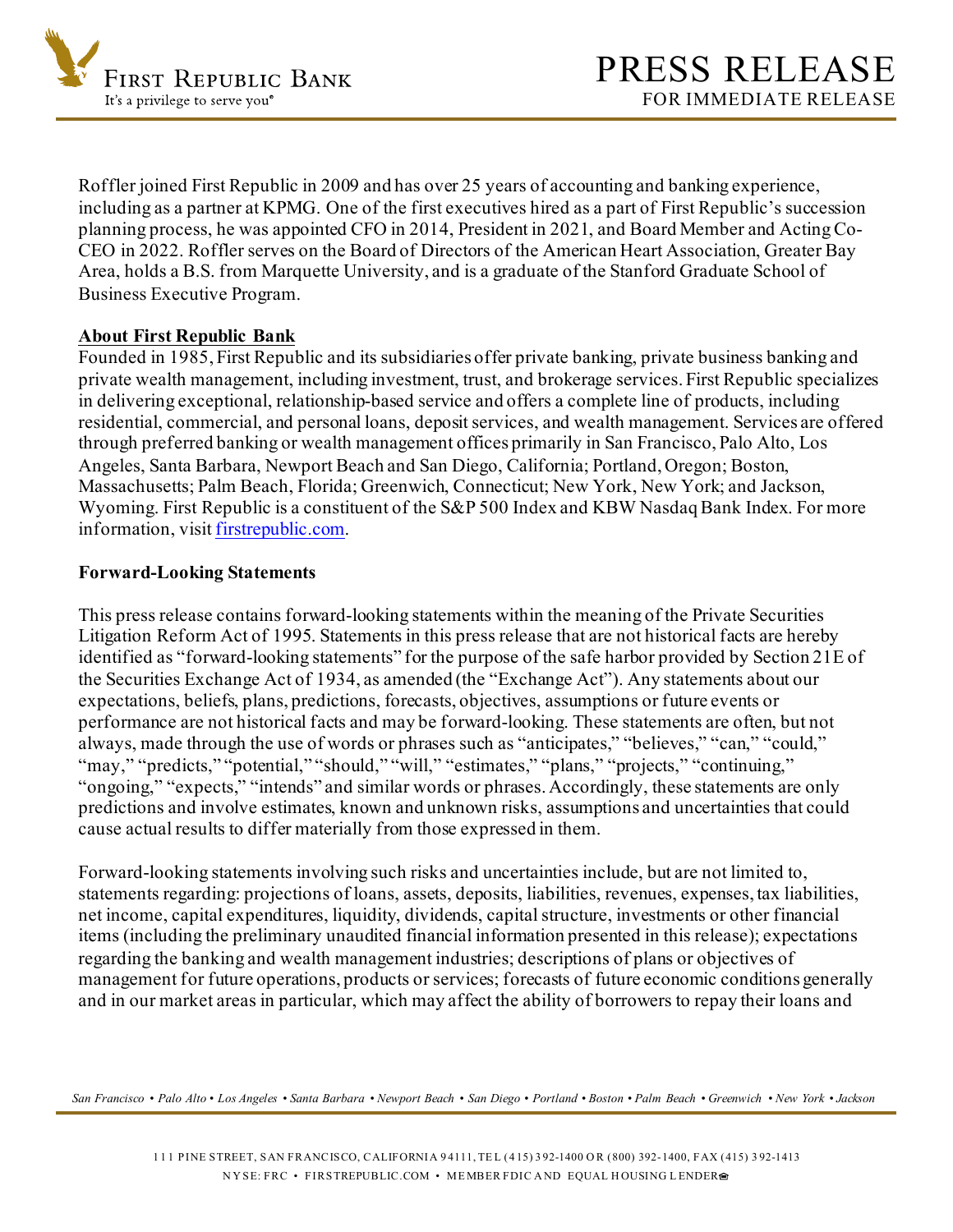

the value of real property or other property held as collateral for such loans; our opportunities for growth and our plans for expansion (including opening new offices); expectations about the performance of any new offices; projections about the amount and the value of intangible assets, as well as amortization of recorded amounts; future provisions for credit losses on loans and debt securities, as well as for unfunded loan commitments; changes in nonperforming assets; expectations regarding the impact and duration of COVID-19; projections about future levels of loan originations or loan repayments; projections regarding costs, including the impact on our efficiency ratio; and descriptions of assumptions underlying or relating to any of the foregoing.

Factors that could cause actual results to differ from those discussed in the forward-looking statements include, but are not limited to: significant competition to attract and retain banking and wealth management customers, from both traditional and non-traditional financial services and technology companies; our ability to recruit and retain key managers, employees and board members; natural or other disasters, including earthquakes, wildfires, pandemics or acts of terrorism affecting the markets in which we operate; the negative impacts and disruptions resulting from COVID-19 on our colleagues and clients, the communities we serve and the domestic and global economy, which may have an adverse effect on our business, financial position and results of operations; interest rate risk and credit risk; our ability to maintain and follow high underwriting standards; economic and market conditions, including those affecting the valuation of our investment securities portfolio and credit losses on our loans and debt securities; real estate prices generally and in our markets; our geographic and product concentrations; demand for our products and services; developments and uncertainty related to the future use and availability of some reference rates, such as the London Interbank Offered Rate and the 11th District Monthly Weighted Average Cost of Funds Index, as well as other alternative reference rates; the regulatory environment in which we operate, our regulatory compliance and future regulatory requirements; any future changes to regulatory capital requirements; legislative and regulatory actions affecting us and the financial services industry, such as the Dodd-Frank Wall Street Reform and Consumer Protection Act (the "Dodd-Frank Act"), including increased compliance costs, limitations on activities and requirements to hold additional capital, as well as changes to the Dodd-Frank Act pursuant to the Economic Growth, Regulatory Relief, and Consumer Protection Act; our ability to avoid litigation and its associated costs and liabilities; future Federal Deposit Insurance Corporation ("FDIC") special assessments or changes to regular assessments; fraud, cybersecurity and privacy risks; and custom technology preferences of our customers and our ability to successfully execute on initiatives relating to enhancements of our technology infrastructure, including client-facing systems and applications. For a discussion of these and other risks and uncertainties, see First Republic's FDIC filings, including, but not limited to, the risk factors in First Republic's Annual Report on Form 10-K and any subsequent reports filed by First Republic with the FDIC. These filings are available in the Investor Relations section of our website.